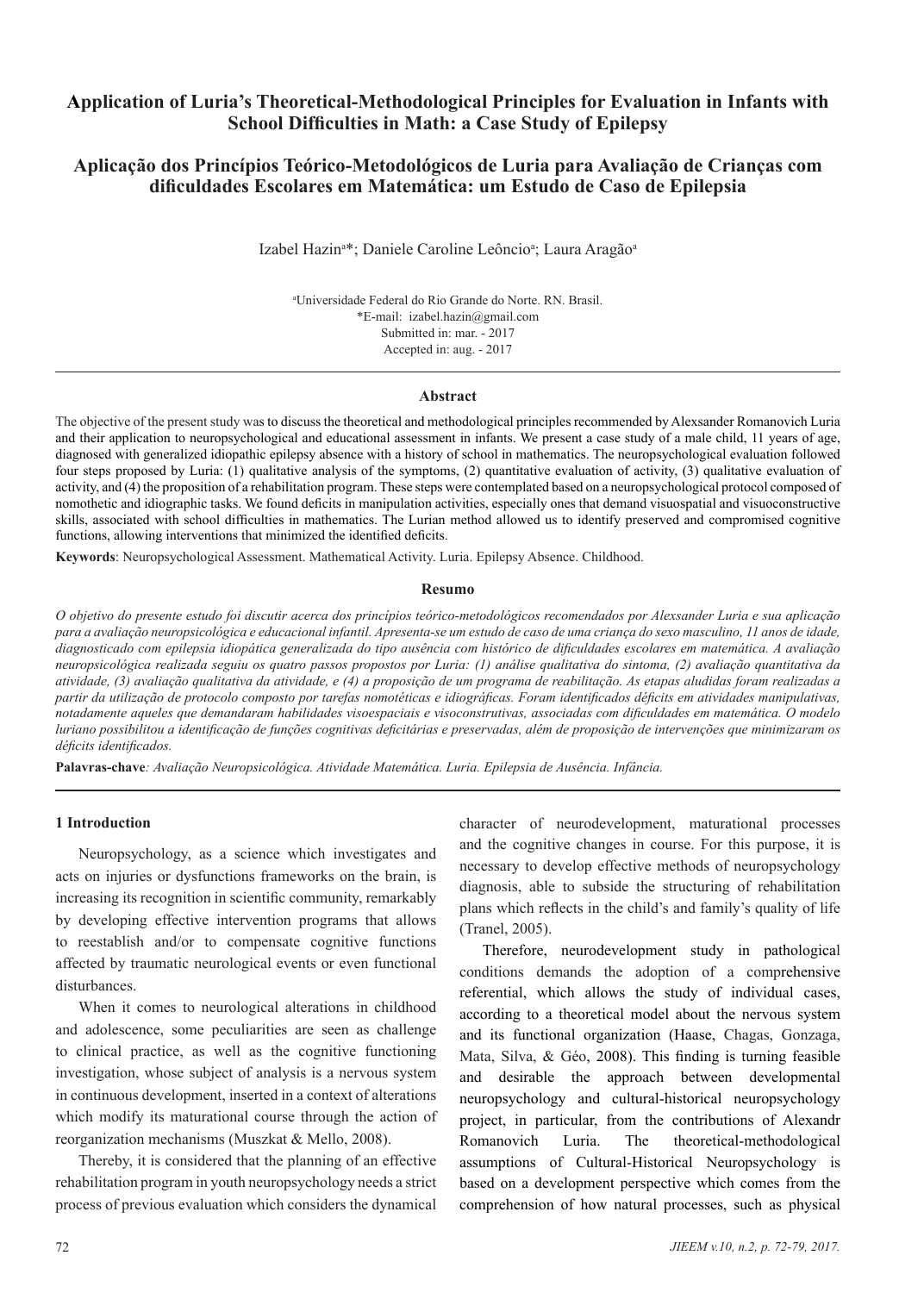maturation and sensorial mechanisms, connect with cultural processes, making it possible to emerge higher psychological functions (Luria, 1992).

In light of this, it is highlighted the primordial foundation of this perspective: social context is the great development factor (Figueira, Cró, & Lopes, 2014) once it is constituted as origin of higher mental processes. Therefore, the development of the child's mental processes occurs through the shared experience, in social interaction (Veresov, 2010), once the brain do not build in a separate way mental processes, in which the social context has crucial role in the development and in the organization of brain activity (Vygotsky, 1991).

In a context of distorted development or disontongenesis, sensorial incapacities and neurological impacts do not constitute as main problem, but their social implications do, once these alterations become "atypical" only when inserted in a social context. It is the social that modifies the development course of the child, once expectations, attitudes and atmosphere created by society impact the injured child access to sociocultural knowledge, to experiences and to the opportunity to participate in common activities or shared with the others (Gindis, 2003).

Consequently, to Cultural-Historical perspective, rehabilitation strategies are designed to dominate mental tools and use them to get cultural methods of behavior (Gindis, 2003), once they reorganize all the structure of psychological functions and, necessarily, emerge on the process of cultural development of higher mental functions (Veresov, 2010).

In turn, the Lurian propositions with regard to the principle of extracortical organization of mental functions arose as an outcome of the impasse generated by the dispute between localization arguments and antilocalization arguments, which cause polemics with regard to relationships between brain and behavior. Luria proposed an alternative for this debate, launching a conception of science that was simultaneously in line with neurophysiological tradition and the humanist perspective in the comprehension and understanding of clinical conditions (Hazin, Leitão, Garcia, Lemos, & Gomes, 2010, Kristensen, Almeida & Gomes, 2001). Concomitantly, he presented a reformulation of the conflicts with regard to psychology between the nomothetic and idiographic approaches, resulting in the development of a peculiar conception of neuropsychological phenomena and consequently the proposition of evaluating such an equally innovative phenomenon. The components of Luria's theory and methodological principles that were proposed in the mid-20th century still resonate and direct theoretical and methodological advances in contemporary neuropsychology.

Among the central theoretical principles of Luria's neuropsychology, noteworthy is the proposition of its characteristic functional systems: in the face of a constant (invariable) task, different mechanisms can be accessed (variability), leading the process to a constant final result (invariable). A complex composition of the functional system will always have afferent and efferent impulses (i.e., information is received, and responses, diverse in nature, are provided by the subject). The functional system does not have an exact cortical location (i.e., it is not confined to determined brain areas, although one can mention cortical areas that are important for each of the systems) (Luria, 1981).

Gathering with the theoretical principles proposed, the model of Lurian neuropsychological evaluation gives important base to the investigation of neurological alteration frameworks in childhood, once it contemplates the clinical history of the patient, the observation on behavior aspects and results gained through application of neuropsychological tests (Glozman, 1999).

To Luria, the neuropsychological evaluation process demands a detailed analysis aiming to comprehend which cerebral mechanisms are related to compromised mental functions in a functional system (Eliam, 2003). In other words, evaluation aim to identify fundamental deficits or associated factors to visible deficits coming from the mapping of strong and weak points of cognitive functioning, investigating preserved and compromised functions under the light of the theoretical model of functional systems (Haase, 2008, Hazin *et al.,* 2010).

For this purpose, this diagnosis model does not limit itself to the investigation of only one affected function. Its methodology assumes qualitative analysis of the investigated symptom, through the appreciation and comparison of primaries alterations with secondary alterations, in other words, those which comes from as a result of systemic organization of the higher psychological functions (Glozman, 1999, Luria, 1981). Such approach has two implications: a) neuropsychological evaluation is flexible and can be adapted to each patient; b) the examiner has to have wide knowledge, not only about psychometric, but also of cerebral organization of cognitive activity, neurology, neurophysiology, neuroanatomy and general psychology, in order to orient and reorient the evaluation process.

In this way, considering the relevance of clinical ability and syndromic analysis in neuropsychological evaluation, the evaluation methodology of Luria assumes four necessary and complementary steps to the compliance of the goals that bases its diagnosis and interventional comprehension, as so: 1) Qualitative analysis of the symptom; 2) Quantitative Analysis; 3) Qualitative evaluation of the activity; and 4) Rehabilitation Program.

This model of evaluation may focus on the processual character of analysis in detriment of exclusive appreciation of obtained results and scores through psychometrical tests. In other words, the emphasis consists on strategies used by the examinee when doing determined activities, as well as in the type of the error committed, aiming to a better comprehension of the deficit nature and the symptomatic expression as one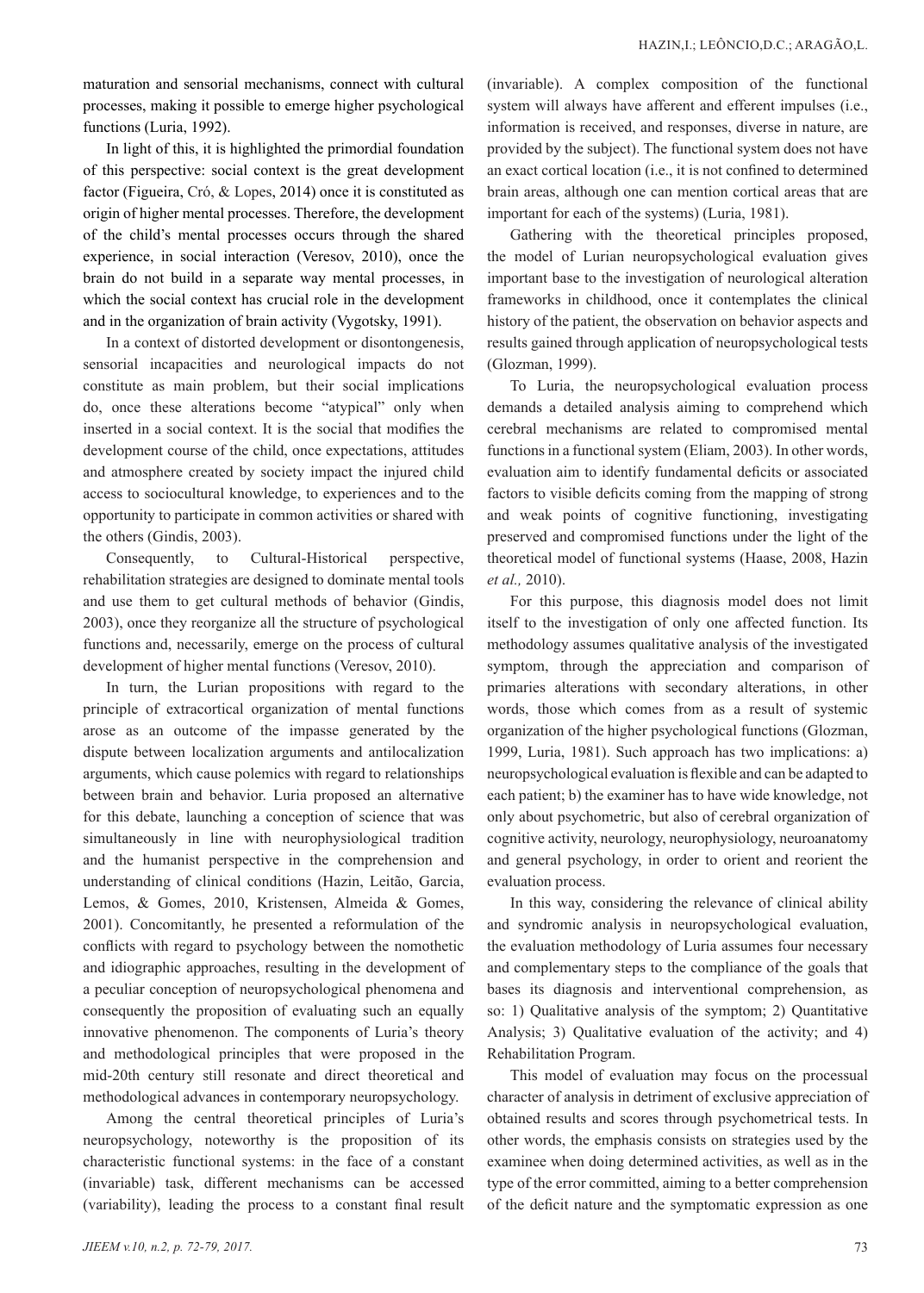Application of Luria's Theoretical-Methodological Principles for Evaluation in Infants with School Difficulties in Math: a Case Study of Epilepsy

(Eilam, 2003, Luria, 1981).

It does not mean, however, the irrelevance of the usage of standardized tests to the evaluation process. According to Glozman (1999), quantitative evaluation of the symptom is very important to identify dynamic modifications in the cognitive functioning during neuropsychological supervision, besides making possible the measurement of results caused by therapeutic processes.

For that matter, the proposed steps in this evaluation model highlight the complementarity of qualitative and quantitative analysis between them, as far as they constitute themselves as comprehensive and flexible paths of investigation of the patient's cognitive functioning. Therefore, it is necessary the description of each one of these steps aiming to a better methodological explanation.

The first step consists of the *qualitative analysis of the symptom,* performed through investigation, analysis, and comparisons of primary alterations (those immediately related to the deficit factor) and secondary alterations (those that arise as a result of the systematic organization of superior psychological functions) (Glozman, 1989*)*.

In the second step, the continuity of the process is advanced through *quantitative evaluation*. In this context, validated and standardized tools are used to investigate the patient's global cognitive functioning. The proposed tasks in the neuropsychological evaluation cannot be limited to the investigation of a single function because the syndrome can consist of symptoms that, at first glance, appear heterogeneous but are linked to a specific brain area that is a component of diverse functional systems (Luria, 1981).

In the third step, a *qualitative analysis of the activity* is performed. It begins with consideration of the existence of a *continuum* between quantitative information derived from scores obtained on psychometric tests and qualitative information. The latter are obtained through observation and analysis of the structure of each task, the errors produced, and anticipation of the conditions that minimize or overcome the identified deficits (i.e., the strategies utilized by the patient to compensate for the impairments caused by the deficit) (Glozman, 1989, Luria, 1981).

The fourth step concerns the proposition of the principal object of the neuropsychological diagnosis (i.e., the planning of a rehabilitation program). For Luria, the rehabilitation of mental function is possible by reconstructing or structurally reorganizing the affected functional system (Luria, 1981). This reconstruction can occur in three different ways: (1) spontaneous brain reorganization, (2) compensation, and (3) the insertion of external auxiliary resources that substitute for the compromised skills.

With the objective of illustrating childhood neuropsychological practices based on the theoretical and methodological principles of Luria's model, we present below a case study that describes and characterizes each constitutive step in the process. It was performed in 10 sessions (~60 min each) in a room that was appropriated for clinical care in the clinic of infant epilepsy at the public hospital to which Hugo (pseudonym) was accompanied.

Given the procedural nature that characterizes evaluation in this model, the steps will be described concurrently with presentation of the results so the reader can follow the logic of each step because there is no *a priori* establishment of scripts and lists of tasks and tools that are to be used.

# **2 Clinical Case**

### **2.1 Clinical and sociodemographic data**

The clinical case presented herein is of Hugo, a male child diagnosed with generalized idiopathic epilepsy absence type - GIEAT, 11 years of age in the sixth year of elementary school in a public school in a city in northwestern Brazil. The first signs of the disease were observed in his first year of life when Hugo had several episodes of fever seizures that gradually evolved into absence crisis, identified and diagnosed when he was 6-7 years of age. The GIEAT is characterized by a lack of neurological lesions (idiopathic) and the presence of epileptiform discharges that affect the cortex (generalized), causing temporary suspension of consciousness (absence) (Gomez-Ibañez, McLAchlan, Mirsattari, Diosy & Burneo, 2017).

With regard to developmental aspects, the person responsible for Hugo informed us that his neuropsychomotor development during infancy occurred within the parameters of normality. However, during the preschool period, the school reported the first complaints of inattention. Starting in Elementary School I, difficulties in mathematics were noted, and school performance in this discipline was the principal complaint of the parents and school.

### **2.2 Neuropsychological diagnosis**

### **2.2.1 Qualitative analysis of the symptoms**

Anamnesis with the parents and application of a questionnaire about the parents' feelings, beliefs, and knowledge about epilepsy. Hugo's parents answered questions that involved the clinical record of the child's disease, pregnancy antecedents, motor development, language development, school life, daily routine, and family antecedents. The questionnaire was included as a source of information about the feelings, beliefs, stigmas, and knowledge of the parents about epilepsy.

The global analysis of the responses suggested overprotection and a current fear of a crisis outbreak, which led to a modification of family function. Notably, the parents emphasized that they believed in the existence of a relationship between epilepsy and the school difficulties faced by Hugo, notably in mathematics, and this was the central focus of the complaints.

*Production of drawings and elaboration of stories in relation to the subject.* In this phase, Hugo was invited to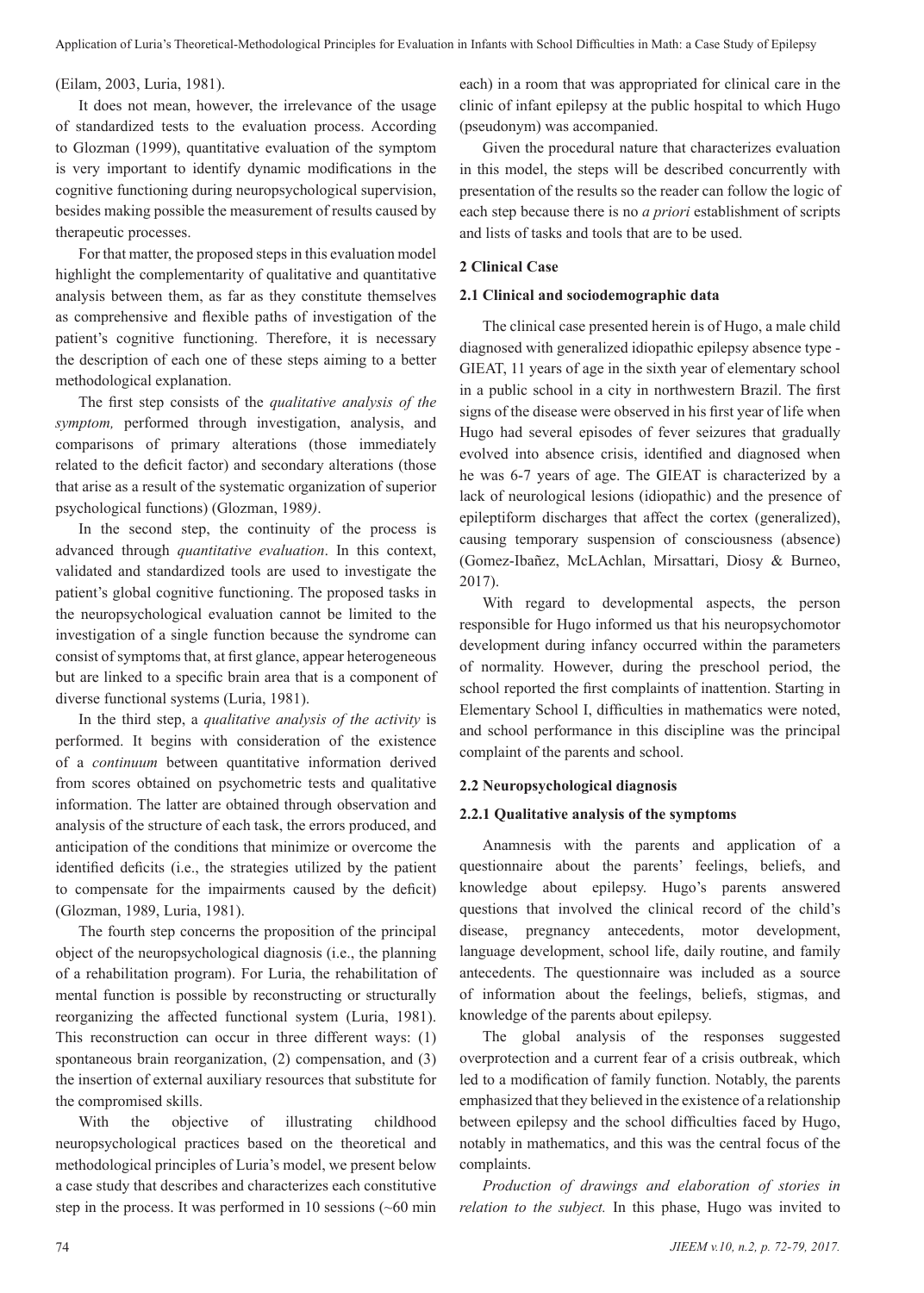produce drawings and write a story about them. Four topics were provided: "Me," "Mathematics," "Me and mathematics," and "How is it to have epilepsy?" The objective of this phase was to explore his representations about himself, epilepsy, and mathematics. We identified that he considered mathematics an important discipline, even with the difficulties he presented in the daily school routine. With regard to epilepsy, he expressed his anger and dissatisfaction, writing in one of the activities about his perceptions of the disease: "Epilepsy is too bad. I have epilepsy. At least there is a remedy called depaquene."

## **2.2.2 Quantitative analysis of the symptoms**

*Neuropsychological evaluation.* At a different time, we performed a quantitative analysis by administering a set of tools (psychometric tests and activities) based on the initial analysis and composed of a battery of neuropsychological evaluations. Glozman (1999) highlighted that the quantitative evaluation of cognitive deficits is a primary step to evaluate the impact and dynamics of modifications in cognitive functioning caused by lesions or dysfunctions. Below we describe the tools we used and the respective areas investigated.

- Wechsler Intelligence Scale for Children-III (WISC-III): Intelligence (total IQ, verbal IQ, executive/manipulative IQ) and factorial indices (verbal comprehension, perceptual organization, resistance to distraction, and speed of processing.
- Rey Auditory-Verbal Learning Test (List of Words): verbal memory.
- Test of the Complex Figure of Rey-Osterrieth: visuospatial skills/visual memory.
- Trail Making Test (Trials, parts A and B), Stroop Test, and Test of Concentrated Attention (CA): attention (concentrated, divided, and alternated) and executive functioning.
- Test of School Performance (TSP): scholastic knowledge (arithmetic, reading, and writing).

*Evaluation of mathematic activity.* To understand the extension and characteristics of Hugo's school difficulties in mathematics, a "Tool of Evaluation of Mathematic Activity I" was created according to tools developed for analysis in Brazilian public schools because Hugo frequently attended this type of school. Such a positioning is justified by the following aspect. We sought to diagnose the child's difficulties within his own school reality to subsequently offer another type of evaluation using another tool that isolated the conceptual domain of the cognitive skills involved in the execution of a determined mathematical operation.

The tool was composed of 20 questions, created by copying from several other evaluation tools of the municipal, state, and national network and using questions proposed by researchers in mathematics education in addition to specific questions proposed in the present study. The tool encompassed different conceptual fields (Vergnaud, 1990) of school mathematics, notably the conceptual fields of additive structures (involving the concatenated use of addition and subtraction in problemsolving procedures) and multiplication (involving the concatenated use of multiplication and division). This tool also encompassed verification of the domain of algorithmic skills, such as those involved in setting up and executing algorithms to perform operations, combined with understanding the decimal numeral system. Additionally, in the domain of the conceptual field of structures of plane geometry (involving notions of symmetry) and the geometry of three-dimensional space (involving the translation and rotation of solids in a three-dimensional space), the tool consisted of questions about the special properties of geometric solids, requiring movement in space from the perspective of observation through the construction of a mental image. Finally, the tool proposed questions based on the knowledge of systems of common measures in the culture of the evaluated child. Notably, among the 20 questions that comprised the tool, seven were subsequently considered critical for the study because they mobilized aspects of visuospatial order that had a special focus on the comprehension of Hugo's cognitive possibilities and limitations (discussed below).

#### **2.2.3 Qualitative analysis of activity**

Qualitative analysis of the neuropsychological *evaluation.*  Exploring Hugo's performance on the WISC-III, one can see that his overall results placed his intellectual capacity within the normal variation at the inferior median level, with the exception of the results obtained for execution IQ (79 points). We found that on this scale the worst performance was obtained in the subtest "Setting up objects," which evaluates the capacity of synthesis in an organized and integrated set and requires adequate perception, concentration, visuospatial manipulation, anticipation, and establishment of part-whole relations. The obtained weighted score was 3 points when the expected average is 10 weighted points  $\pm$  3 points. In this subtest, Hugo made a correct response for the first figure only, using little time (21 s of a total of 130 s available for the task). For the subsequent figures, Hugo spent all of the available time. Trying to set them up, Hugo rotated the pieces and changed the positions but could not identify what figure should be formed, completing only some junctions randomly. These results suggest the presence of difficulties in manipulation and visuospatial organization.

The performance presented by Hugo in the test of concentrated attention (CA) was consistent with the global results of the WISC-III. Hugo obtained 32 points, which indicates the classification of an inferior average, presenting only one error. This finding, together with his performance on the WISC-III, suggests more difficulty in visuomotor speed than the maintenance of focusing attention (concentration) or working memory because Hugo obtained his best performance in the subtests of the WISC-III that require such aspects of cognition ("Completing Figures" and "Digits").

The Trail Making Test evaluates the mechanism of attentional change (i.e., the ability to modify work with stimuli of different natures). In this test, Hugo performed the task without errors and within the time frame of Parts A and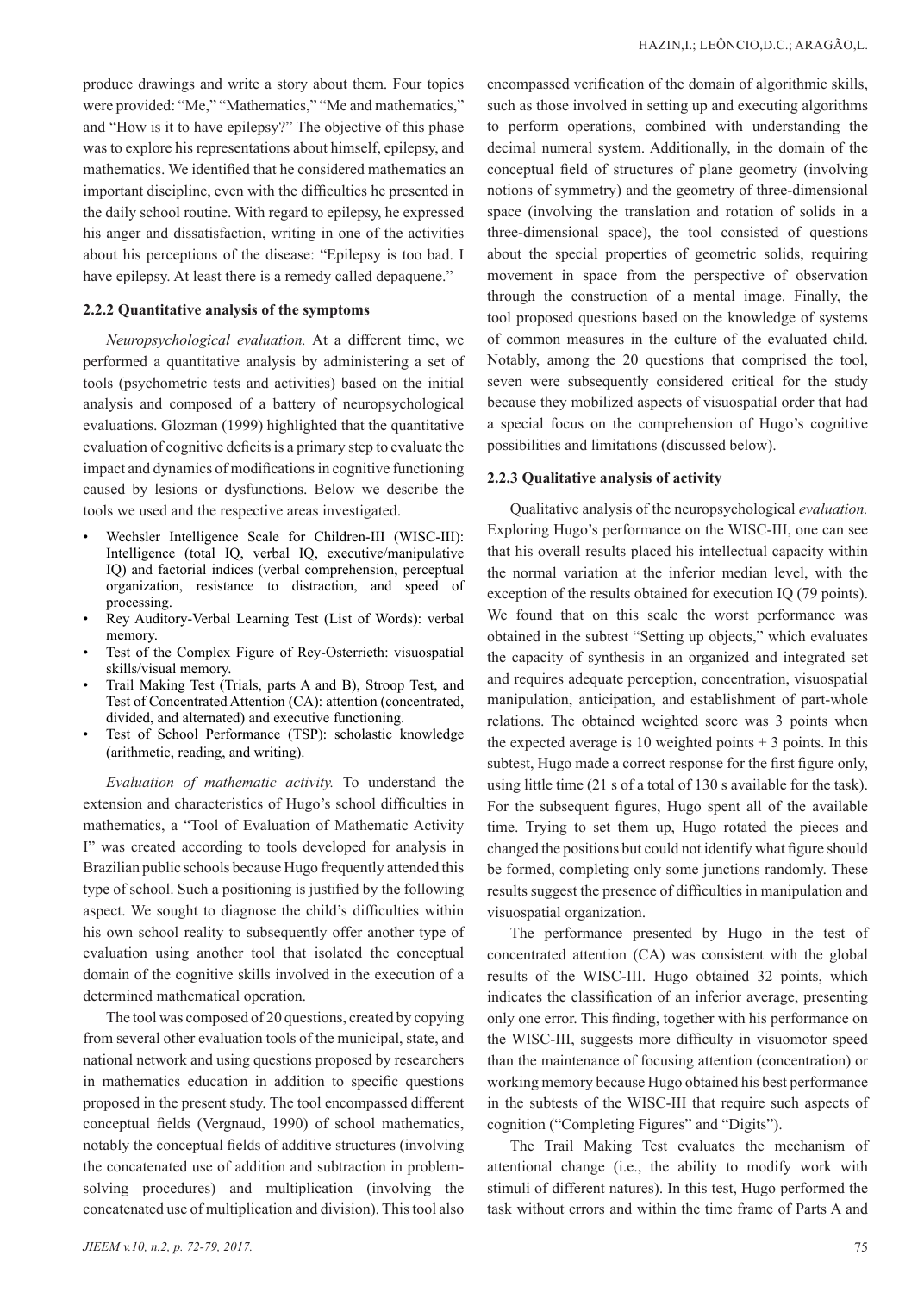B. His performance on Part B of the test, in which changes in attention are required (i.e., cognitive flexibility), corroborate the results within the expected parameters of the "Digits" subtest (in the inverse order) because this test investigates working memory and also cognitive flexibility.

On the Rey Auditory Verbal Learning Test, Hugo obtained performance above the expected performance in the task that evaluated immediate memory, corresponding to the recall of nine of 15 words that were read aloud. However, this pattern was not repeated in the subsequent recalls. In contrast, a commonly expected gradual increase in recall instead yielded to a decline. These results suggest difficulties learning consolidation, with significant losses of information after the presentation of a distractor as well as over time.

The TSP indicated low (inferior) performance in all of the evaluated aspects: reading, arithmetic, writing, and global performance. Hugo obtained the worst results in the arithmetic domain. Notable was the recurrence of errors made in setting up calculations. Even for calculations where Hugo needed to simply write the result and even when a correct response occurred, the organization of the responses was impaired, with no respect for the rule of the place value system.

On the Rey Complex Figures test, which evaluates visuospatial and visouconstructive organization and visual memory, Hugo obtained performance below expected performance for his age (25th percentile) for both the copy task (18 of 36 points) and memory reproduction (8.5 of 36 points). Hugo's drawings drew our attention because of several aspects: (1) omission, both in copying and memory reproduction of significant elements of the drawing, such as a circle with three points, (2) overlapping of elements, present especially in the copy when the positions of the diagonals of a square were evaluated that were incorrectly drawn and appeared to have contributed to the disorganization of other elements of the quadrants, and (3) imprecision in the number of some elements, such as horizontal lines in the upper left quadrant, which was four, but Hugo drew seven lines that were obtained in memory reproduction.

Hugo's results on the Rey Complex Figures test are consistent with his low performance on the execution subtests of the WISC-III, namely "Set up Objects" and "Cubes." The finding of compromised visuospatial and visuoconstructive skills can explain the errors committed by Hugo in setting up calculations on the TSP, which required refined analysis of its production in the Tool of Evaluation of Mathematic Activity I.

*Qualitative analysis of mathematic activity.* Based on the results obtained in the previous steps, verifying the existence of visuospatial and visuoconstructive deficits in Hugo's protocols was possible. This conclusion is based on the analysis of errors and procedure he employed to solve problems that constituted elements of the Tool of Evaluation of Mathematic Activity I and the findings of the neuropsychological evaluation that pointed to a set of significant impairments in this domain. This fact culminated in asking a central question: Would the difficulties presented by Hugo in the execution of mathematical problems occur at the conceptual level (which was denominated competence-target) or procedural level (which was denominated competence-environment)?

To answer this question, a new investigation of the mathematic domain was proposed, contemplating visuospatial skills in an isolated form. We developed a Tool of Evaluation of Mathematic Activity II. This tool was set up based on mathematical games proposed by the Freudenthal Institute (http://www.fi.uu.nl), involving the principles of descriptive geometry and visualization of solids in two-dimensional representations and adaptations of neuropsychological tasks that involve visuospatiality. We also opted to reformulate the questions related to setting up and solving arithmetic calculations, in which some difficulties were observed, such as disrespect for the place value system in setting up addition and subtraction operations (aligning units, tens and hundreds; see Figure 1), to perform a procedural analysis of this activity. Therefore, the following domains were covered: symmetry (considered a skill to identify, analyze, and complete complex mirror images, considered herein a psychological precursor of the geometric-Euclidian concept of symmetry), rotation (based on the skill of rotating and translating mental images of solids in space), mental image and two- and three-dimensional construction (consisting of the skill to construct mental images of solids), and spatial orientation (related to the skill of representing and operating addition algorithms, notably in cases of operations that involve numbers with units, tens, and hundreds). Below we present some of the tasks, followed by considerations of the respective resolution procedures employed by Hugo.

**Figure 1** - Extract of Hugo's procedure for question 4 of the Tool of Evaluation of Mathematic Activity II



 **Source:** Research data.

The problem presented below involved two- and three-dimensional mental construction, involving solids in two-dimensional space (stimuli printed on paper). This situational problem was based, with adaptations, on the game BUILD FREE proposed by the Freudenthal Institute and neuropsychological three-dimensional construction items that evaluate mental visuospatial manipulation skills. Posters that contained two-dimensional drawings formed by cubes (Figure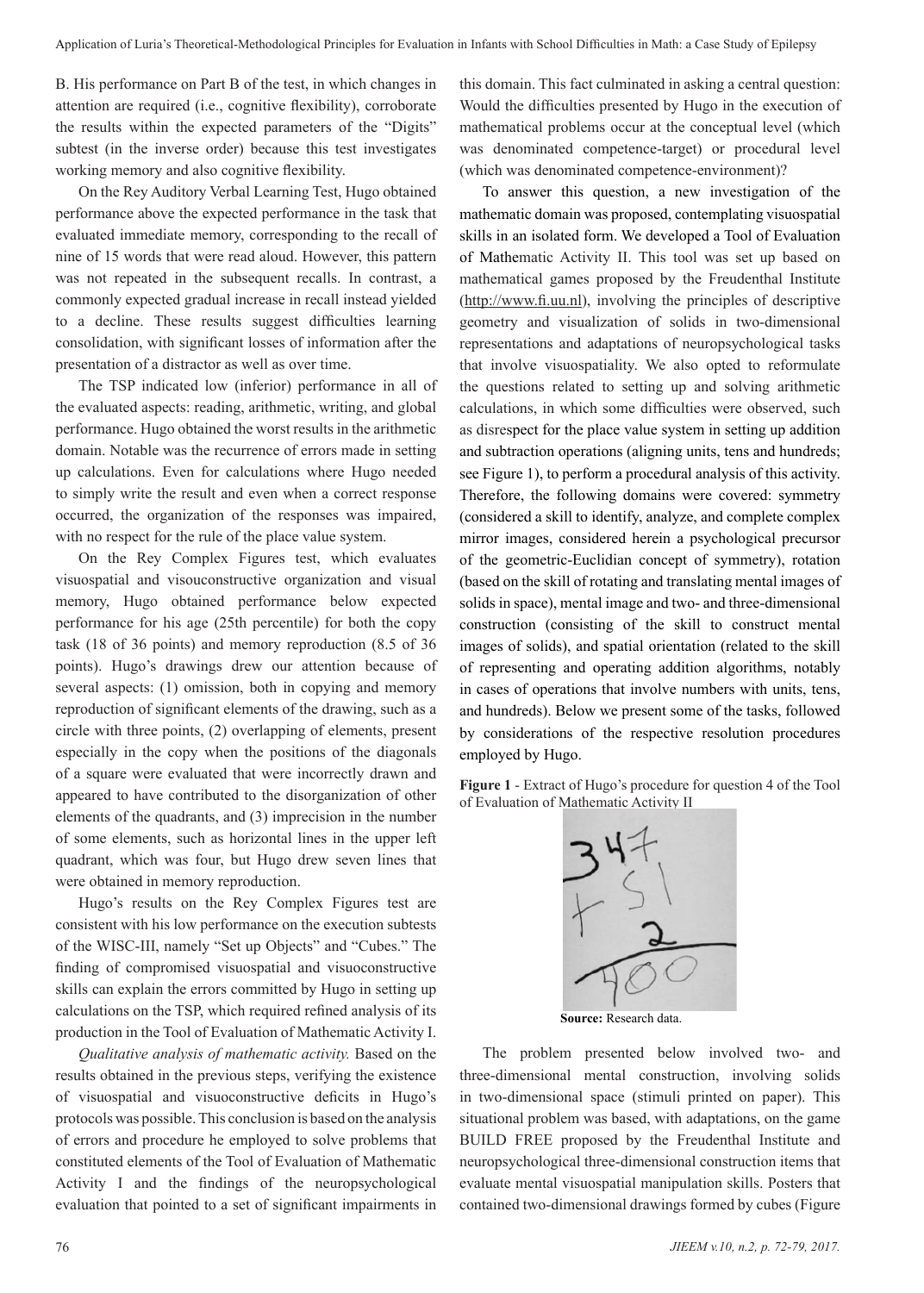3) were presented. Initially, Hugo was asked to identify the number of cubes that comprised each of four figures that were presented. Subsequently, he was given fitting blocks (Lego<sup>TM</sup>) and asked to reproduce the models that were represented in the printed figure using the cubes.

**Figure 2** - llustration of the models of question 2 of the Tool of Evaluation of Mathematic Activity II.



**Source:** Authors.

Hugo was unable to either correctly respond to the question about the number of cubes in each of the presented stimuli (reproduced in Figure 2) or reproduce the models using the Lego<sup>TM</sup> blocks. Importantly, the results of previous research indicated that children of the same age and education level had 100% correct responses in the aforementioned situations (Hazin, Da Rocha Falcão & Leitão, 2006). These data emphasize the difficulties in the domain of mental image organization and two- and three-dimensional construction. The difficulties were also identified in tasks of special orientation but were not identified in the problems that involved symmetry.

Finally, posters that contained mathematical sentences were presented, in which Hugo had to set up and perform calculations on a white board or paper that was affixed to the board (example:  $347 + 2 + 51$ ). Trying to answer these questions, Hugo committed errors setting up the first two calculations, although he made correct responses (Figure 2). Importantly, Hugo closed his eyes at the moment of elaborating his responses and subsequently wrote the results. Such apparently unusual behavior was very clarifying. When asked why he closed his eyes while solving the proposed task, he answered, "Because if I see it I make an error!" When asked to explain how he performed the calculation, he said, "I put this [pointing to 347] with this [point to 2] and with this [pointing to 1] then it made 50, then I added and got 400." Therefore, we conclude that Hugo was not guided by the instrumental facilitator represented by the script-algorithm of the calculation to be performed (e.g., [20]; i.e., he did not count on setting up the calculation for an operation to reach a correct result, which was interpreted as difficulties in the visuospatial and visuoconstructive domains). At the same time, the strategy of composing numbers to solve the problems suggests that for Hugo, the principle of organization of numbers dominates,

and Hugo performs operations by attending to the place of the decimal values because he does not recognize hundreds, tens, units, or rules about arithmetic operations in this domain.

The Tool of Evaluation of Mathematic Activity specially developed for this study allowed the mapping of Hugo's errors and an analysis of the procedures and difficulties he presented, which are probably similar to the ones faced in his daily school routine. During this step of the process, a subsequent effort was made to translate such results from working tools to teachers to reduce or even overcome these deficits (discussed below).

# **3 Rehabilitation Program**

As discussed above, the process of neuropsychological evaluation based on the Lurian approach consists of interconnected phases that results in proposing a rehabilitation program. However, for this rehabilitation program to be feasible, a rigorous evaluation process is initially necessary that identifies preserved and compromised cognitive functions. Based on this evaluation, identifying the point(s) of the system that are impaired is possible, with the goal of determining a means to structurally reorganize the impaired system, thus minimizing or even overcoming the identified deficits.

The results of Hugo's evaluation are consistent with data from the literature with regard to the difficulties faced by children with idiopathic epilepsy absence type, namely deficits in the visuospatial and visuoconstructive domains. These deficits have a negative impact on learning mathematics in these children, which was a central symptom reported by Hugo's parents.

The principal difficulties presented by children with visuospatial and visuoconstructive deficits include oversights in counting numbers sequentially, problems constructing graphs or tables, difficulties transcribing numbers in Arabic numerals, difficulties recognizing mathematical symbols  $(e.g., \leq and/or \geq)$ , and being confused by symbols related to addition and multiplication calculations. As school requirements evolve, the difficulties experienced by these children are exacerbated, reflected by problems executing algorithms related to mathematical operations because of an inability to form a precise mental image of the positioning of the numbers and their respective decimal places.

The qualitative analysis of the typology of Hugo's errors in solving arithmetic operations suggests that his principal difficulties occurred at the procedural level (competenceenvironment) rather than at the conceptual level (competencetarget). This distinction is crucial because it allowed advanced neuropsychological intervention in collaboration with the teaching staff at Hugo's school.

Based on discussions between the neuropsychologist and educators, a first form of intervention was elaborated, namely the use of colored pencils to set up calculations. Hugo was told that hundreds, tens, and units would have different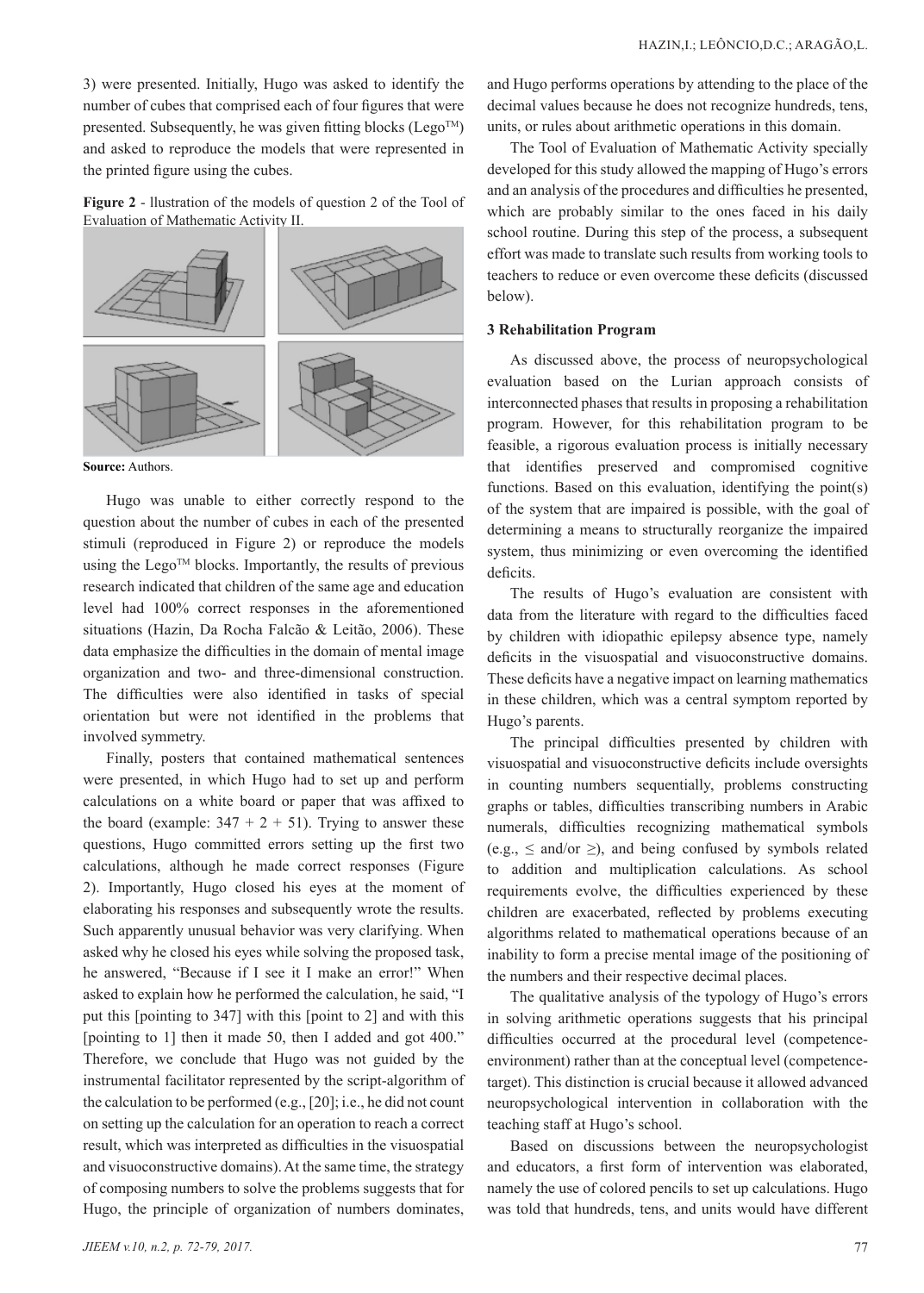colors (green, blue, and red, respectively). The utilization of this resource is related to the principles of the Lurian approach, which considers the principle of the extracortical organization of mental functions and contends that it is possible to incorporate auxiliary mechanisms of the culture to allow subjects with brain abnormalities to obtain results that are similar to their peers. Thus, the neuropsychological interventions would overcome the limitations imposed by the spontaneous organization of the brain system, allowing the subject to build alternative strategies to minimize or overcome his deficits.

The implementation of this strategy was pursued in the following way. When the first calculation was presented with the colored numbers, Hugo was asked if he knew the meaning of each color. Initially, Hugo gave an equivocal but pertinent response. He observed the calculation  $702 + 6 + 24$  and said that green represents even numbers. Hugo was told that he was right, but he was asked if he sees another meaning for the colors. This time he was able to identify the hundreds, tens, and units. Such an aspect is critical for this analysis because it reaffirms the initial conviction the values in the tens place dominated with Hugo, thus reaffirming the hypothesis that the errors committed in setting up previous calculations were not competence-target (conceptual) errors but rather competenceenvironment (procedural) errors.

This hypothesis was confirmed when Hugo correctly set up calculations with the help of the colors (Figure 3). The aid of the colored pencils appeared to help with the adequate organization of the columns. The use of colored pencils was incorporated in Hugo's school routine. He was also provided other auxiliary resources, such as a grid notebook and a wooden board that showed place values. The colors were expected to be gradually internalized and incorporated into the mental images produced by Hugo to perform arithmetic operations.





Finally, the presented resources represent only an example of direction for a rehabilitation program, involving only one of the cognitive dimensions affected by GIEAT.

An efficacious neuropsychological rehabilitation program needs to embrace the other cognitive domains affected by brain dysfunction, considering the systematic organization of superior cognitive functions and behavioral and socioaffective domains. Additionally, successful intervention requires an interdisciplinary team of various professionals that integrate the information obtained from evaluations with observations of activities of the child in his daily routine. Because it was beyond the scope of the present work, we limited the discussion to suggestions of specific resources, such as the use of concrete material and colored pencils to minimize Hugo's difficulties.

# **3 Conclusion**

The significant prevalence of lesions or brain dysfunction in children has prompted the need to refine the neuropsychological process and create rehabilitation programs that are directed to this clinical subgroup. In this sense, Luria's theoretical contribution with regard to brain organization and function and the models of evaluation and rehabilitation he proposed based on the concept of functional systems and the principle of extracortical organization of superior cognitive functions can provide important insights into this line of investigation. The following are important developments in clinical psychology based on his work: (1) the relevant role attributed to the social-cultural dimension in the context of neurodevelopment and the process of rehabilitation in several situations of brain lesions or dysfunction, (2) the need to integrate qualitative and quantitative aspects in neuropsychological evaluation, delineating changes in the emphasis on the product and process, and (3) the proposition of neuropsychological rehabilitation programs that overcome the limitations imposed by the spontaneous organization of the nervous system, allowing the incorporation of auxiliary cultural resources (so-called "cultural prosthesis") that allow the subject to develop alternative strategies to minimize or overcome his deficits.

From this perspective, diagnosis should not focus only on the tasks that the patient can or cannot perform but rather on the overall quality of his activity (i.e., the alternative strategies he develops). Neuropsychological evaluation requires the consideration of a continuum between quantitative information from scores obtained on psychometric tests and qualitative information obtained from observing and analyzing the structure of each task, the types of errors that are produced, and the anticipation of conditions that minimize or overcome the identified deficits.

The present case study was developed based on Luria's precepts of neuropsychological evaluation that can be mobilized to diagnose and better understand the difficulties presented by epileptic children in the domain of school mathematics. Such precepts allow demonstration of the pertinence of the theoretical model that is represented by the principle of extracortical organization of mental functions